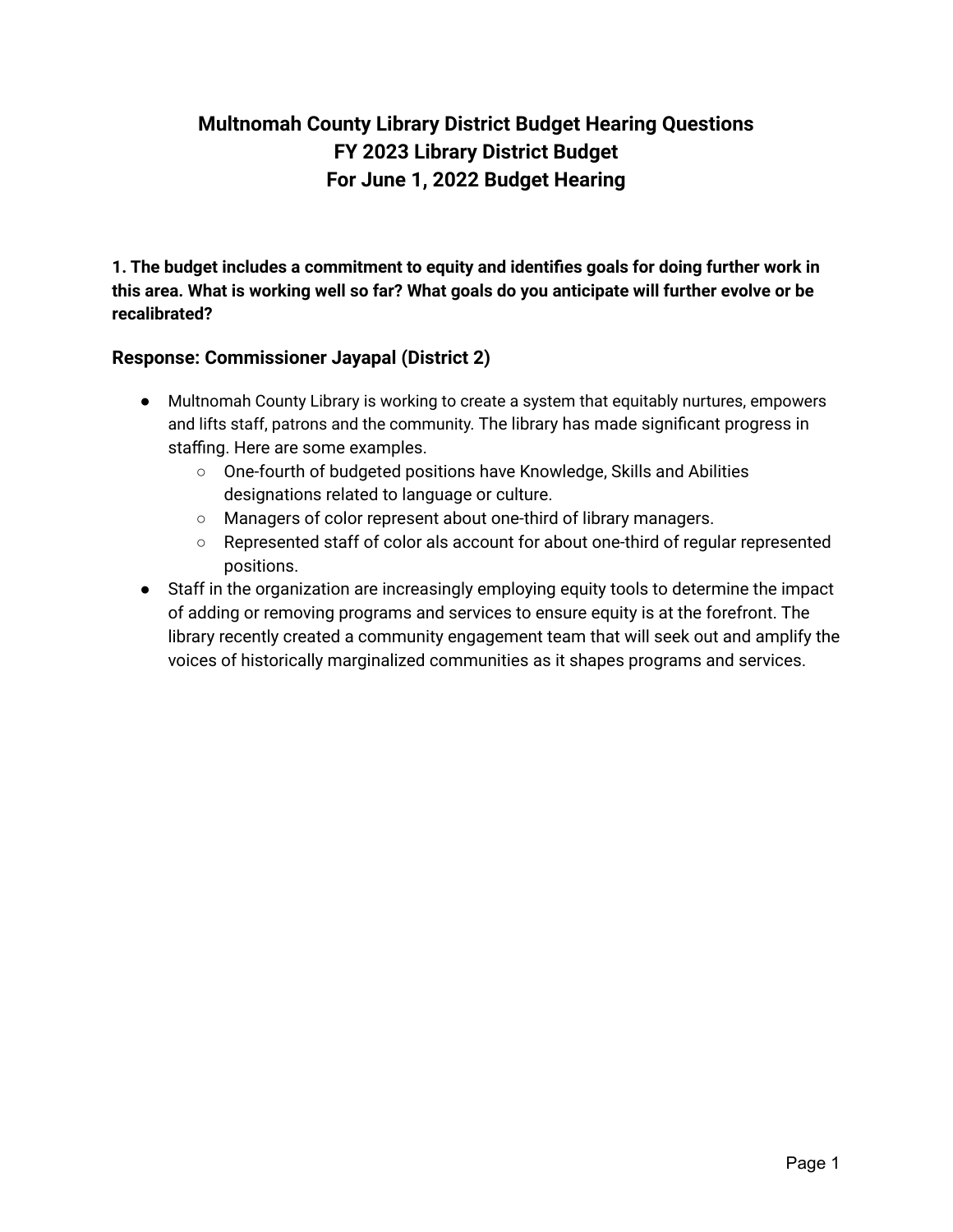#### **2. We've heard in the news about security concerns from library staff. What is the library planning to do about these concerns? What strategies are you working on to preserve a welcoming library that is safe for patrons and employees?**

#### **Response: Library Director Vailey Oehlke**

This has been a concern for some time - these challenges are not unique to the library - and over the years we have invested more resources to ensure the safety and security of our patrons and staff.

The library has increased the number of safety and security staff supporting public locations through budget modifications in FY 2022 including five positions to replace the services previously provided by the Multnomah County Sheriff's Office at Central Library, and three more in other parts of the system. The library's proposal for FY 2023 includes additional resources for contracted crisis intervention staffing at Central Library.

- Additional security staffing
- Hiring a security manager that will coordinate with a new County security manager position
- Additional crisis worker hours at Central Library
- Continued improvements to facilities including cameras in every public library location
- A new training position dedicated to safety and security to help support staff training with de escalation, active shooter scenarios, and other safety needs.

#### *Follow up: How do you tie enhanced security to the equity efforts that you discussed earlier?*

Maintaining our focus on equity is a major priority for us as we think through all the complexities around safety and security. Examples of our efforts to incorporate equity into our security enhancements include:

- Assessing whether we need uniforms for our contract security, and how we can make sure we are creating welcoming spaces.
- Making investments in training for our staff to help them effectively deescalate situations, and to stay focused on the behavior of a patron.
- Strengthening and building relationships with patrons to maintain a welcoming environment where patrons can be successful.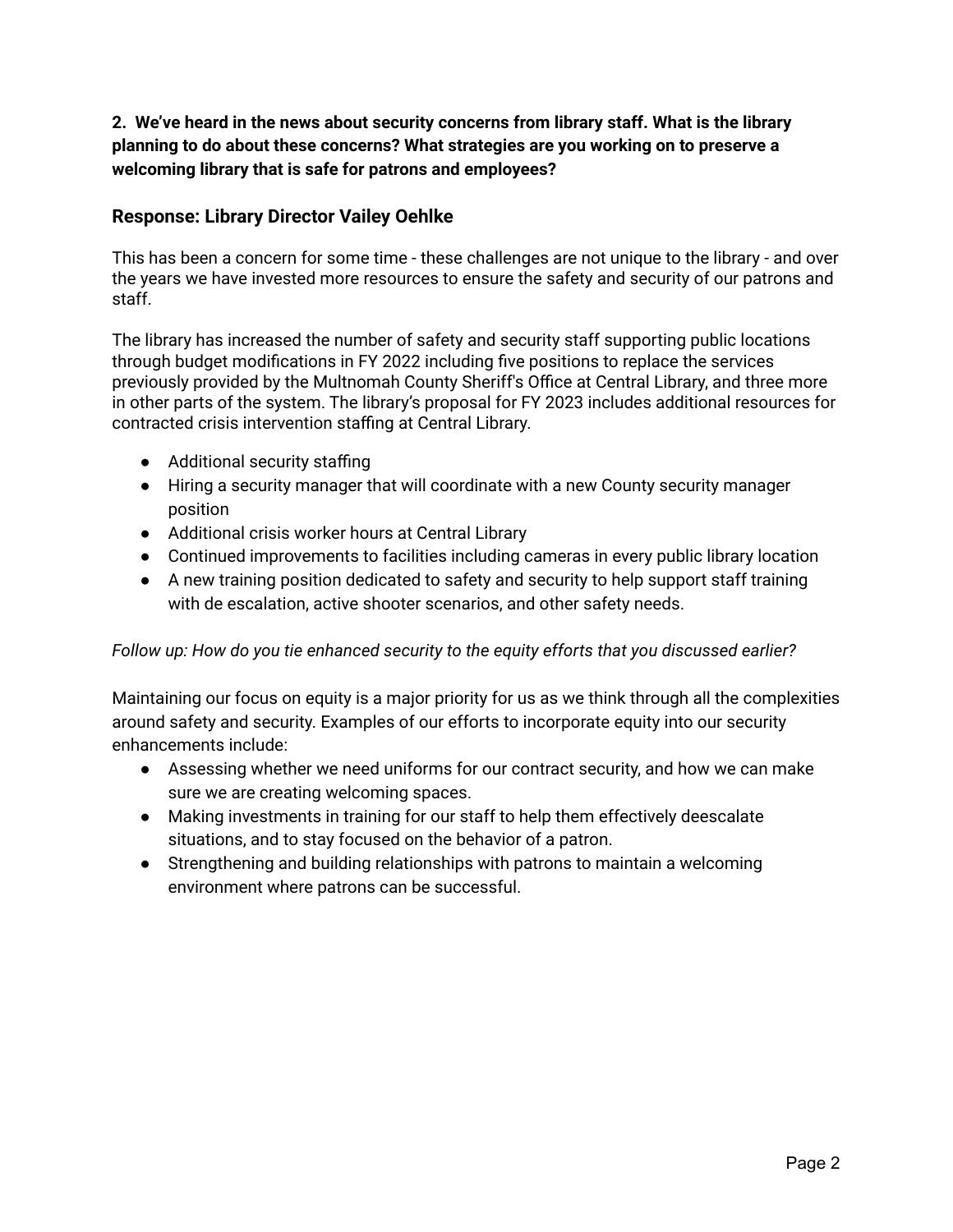**3. Pre-pandemic the library system had been increasing its services targeted to houseless populations. With the reopening of library services, what does this service array look like today? What additional efforts is the library making in FY 2022-23?**

# **Response: Commissioner Stegmann (District 4)**

- Work with the houseless population has continued throughout the pandemic. Some services have changed to address emerging needs. The youth librarian position has been modified and is now a teen librarian position with a focus on serving LGBTQ+ teens experiencing houselessness.
- We also reallocated one 1.0 FTE Library Assistant position to support our Central Library's work with the houseless community.
- The Mobile & Partner Libraries team continues to distribute new and retired library books to shelters.
- The library community engagement team will also fill a vacant program specialist position to focus on engagement with individuals experiencing houselessness and organizations that serve houseless populations.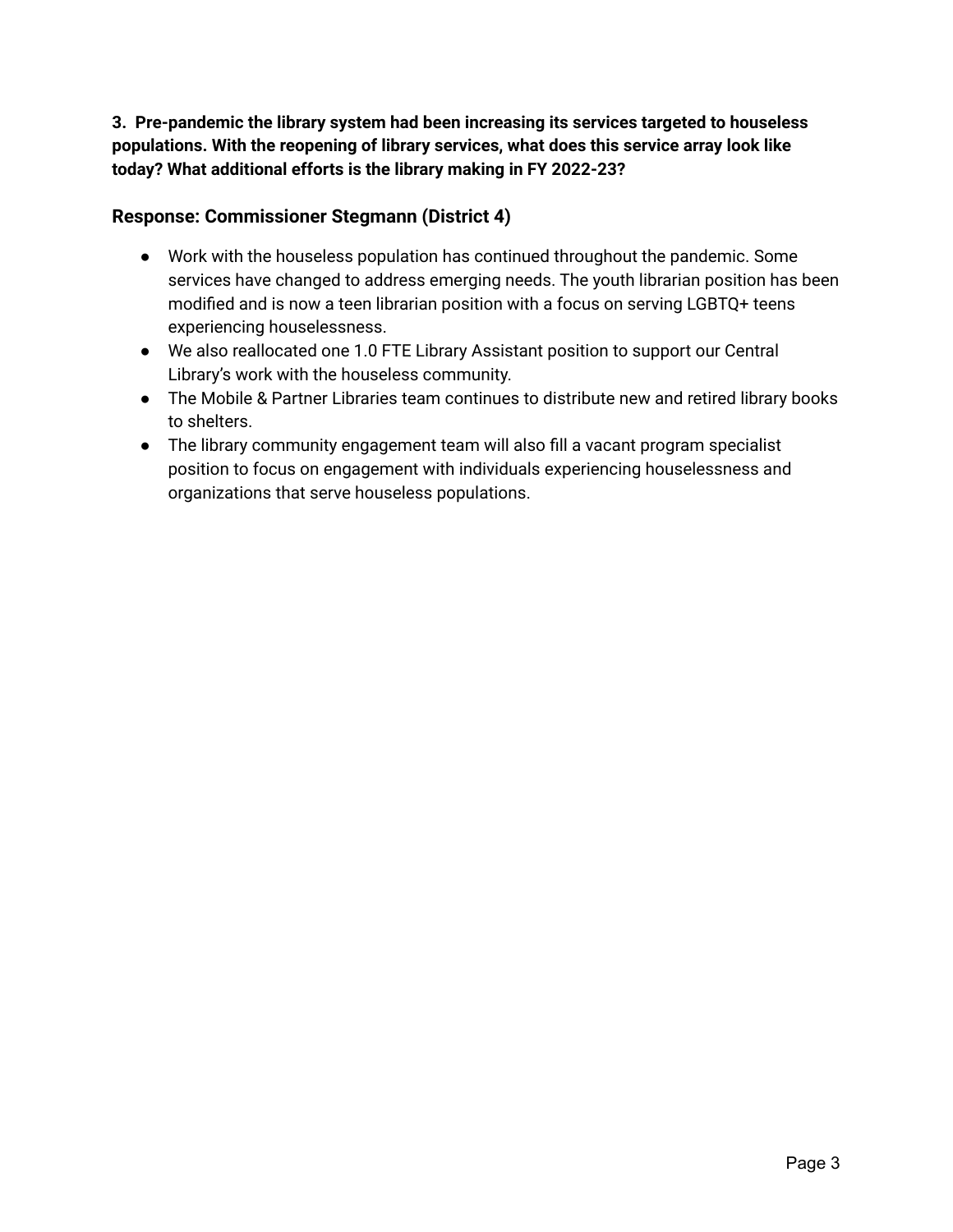# **4. As patrons return to libraries after the closures during the pandemic, how are things different? What are long-term changes or opportunities that have grown out of the pandemic challenges?**

# **Response: Commissioner Meieran (District 1)**

- There is a greater need to connect patrons with resources and other professionals that can help at a single service point, rather than simply sharing information and resources.
- Additionally, the pandemic is not over and the library is experiencing staffing shortages due to staff being out with COVID or taking care of family members that have been exposed to the virus.
- Long term opportunities include connecting with the Multnomah County Health Department's Behavioral Health Unit to ensure more seamless services.
- The library anticipates continuing some virtual programming in the long term. While the library is excited to return to in-person programming, virtual programming will be continued as long as there is patron demand for this service.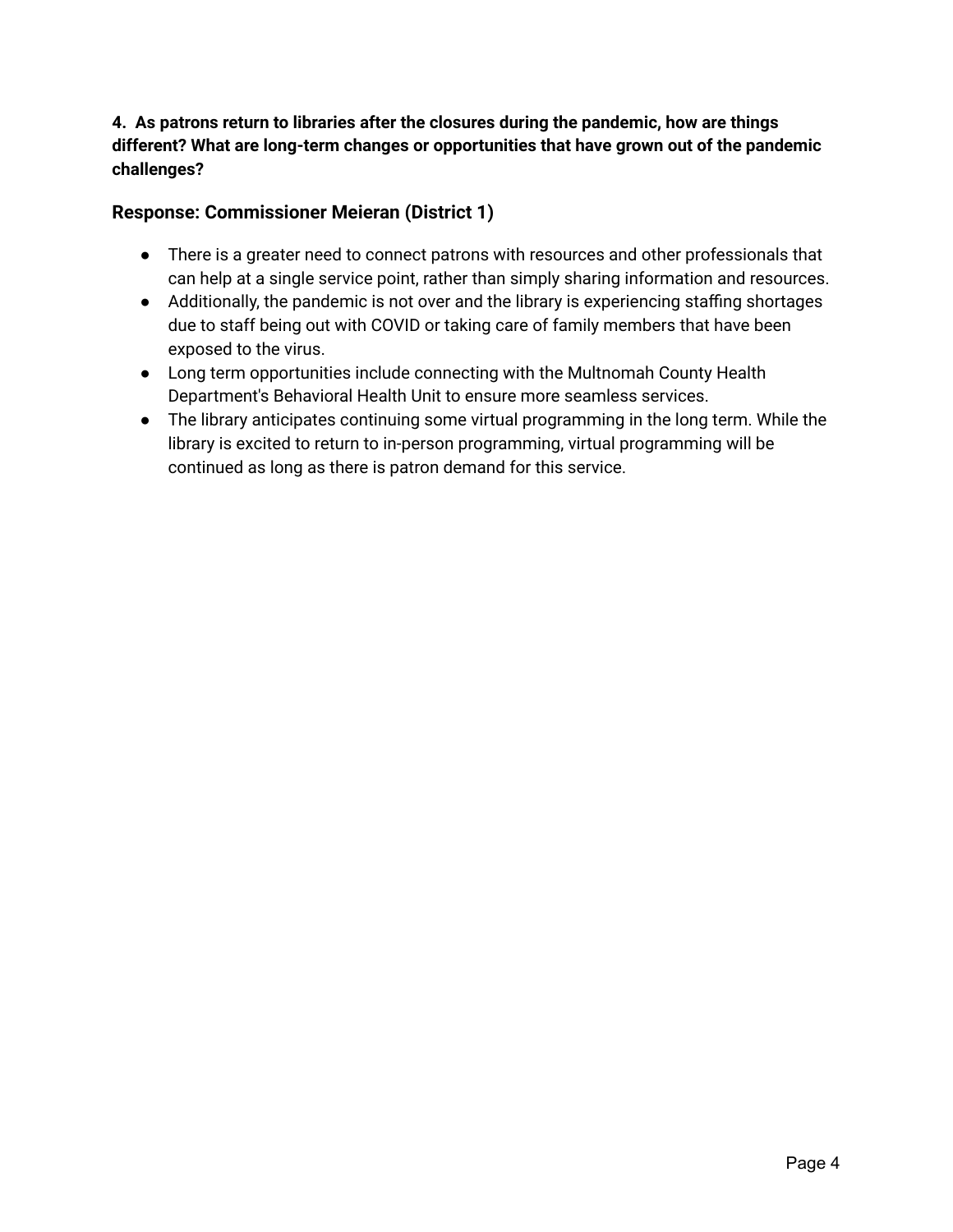**5. Library services have evolved considerably over the last decade, and again during the pandemic. Planning conversations about new library buildings have focused on ensuring flexibility in order to adapt to services that continue to evolve. How is flexibility reflected in the design of the spaces?**

#### **Response: Chair Kafoury**

- We've learned even more about the benefits of flexible spaces and project teams are using that knowledge in the design of new buildings.
- That includes spaces that can be quickly and easily reconfigured for different needs (with fewer fixtures bolted to the floor).
- We can also use technology to do things differently, plan for future upgrades, serve people away from fixed stations, help them navigate with digital signage and more.
- The library will use bond funds to purchase flexible furniture and fittings, storage, and service points that can easily be moved and adjusted as activities in those spaces change - within the day, week, month or the more long term.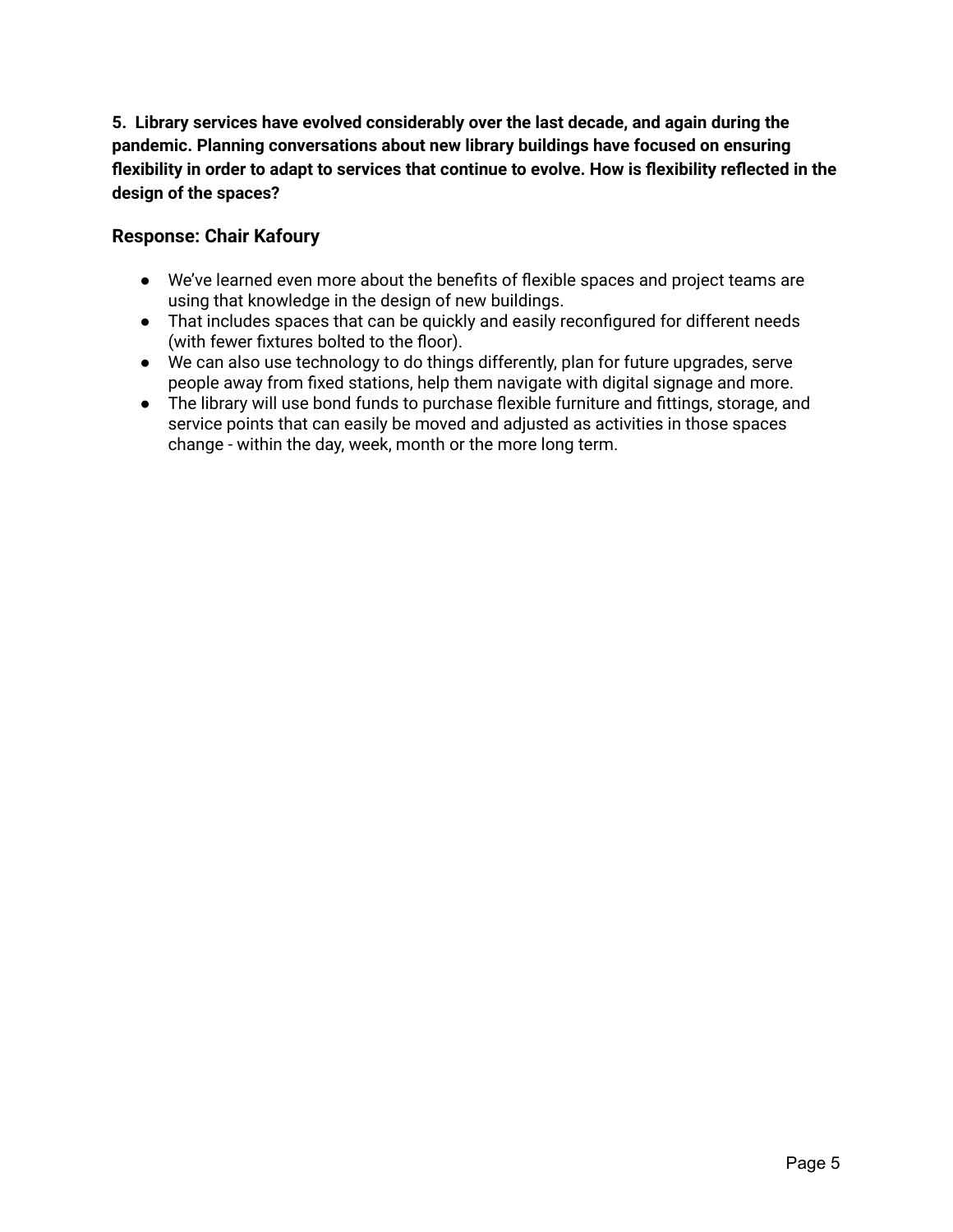**6. Capital bond community engagement efforts have been organized around values of equity, transparency, justice, accessibility, information, and flexibility. We just asked you about how the value of flexibility is reflected in the design process. Can you give us some additional examples of how these values are reflected in decision-making for the capital projects?**

## **Response: Library Director Vailey Oehlke**

- We are prioritizing time for deeper community engagement in every project in order to ensure that the needs and desires of the community, especially historically marginalized communities, help inform these spaces as much as possible.
- Through the Library Capital Bond Projects, the bond team has an opportunity to support the library's pillars and priorities of safety, inclusivity and health by, for instance, installing multi- and single-stall all-user restrooms. All-user restrooms, particularly single-stall options, can better accommodate people who use mobility aids like wheelchairs and those who need privacy for cultural reasons or while preparing for religious prayer.
- Feedback from the community for Holgate and Midland led to an increased number of single-stall all-user restrooms for these above-mentioned cultural reasons, highlighting a flexible and equitable response in the decision-making for these bond projects.
- Both the single and multi-stall restrooms also provide better accessibility for those who have a caregiver of a different gender. Additionally, all-user restrooms provide a safer and more welcoming space for transgender and non-binary people. These restrooms can reduce harassment and abuse and increase safety.
- The library is prioritizing community rooms and spaces as part of these bond projects, particularly for Holgate and Midland as well as Albina and North Portland.
- Additionally, recognizing that access to these spaces is currently limited to when the library is open, the buildings are also planning on after-hour access for certain community rooms and spaces.
- We have heard a strong interest from the community in connecting these new spaces to the outdoors and are looking at how we landscape open space surrounding each building in an inviting way.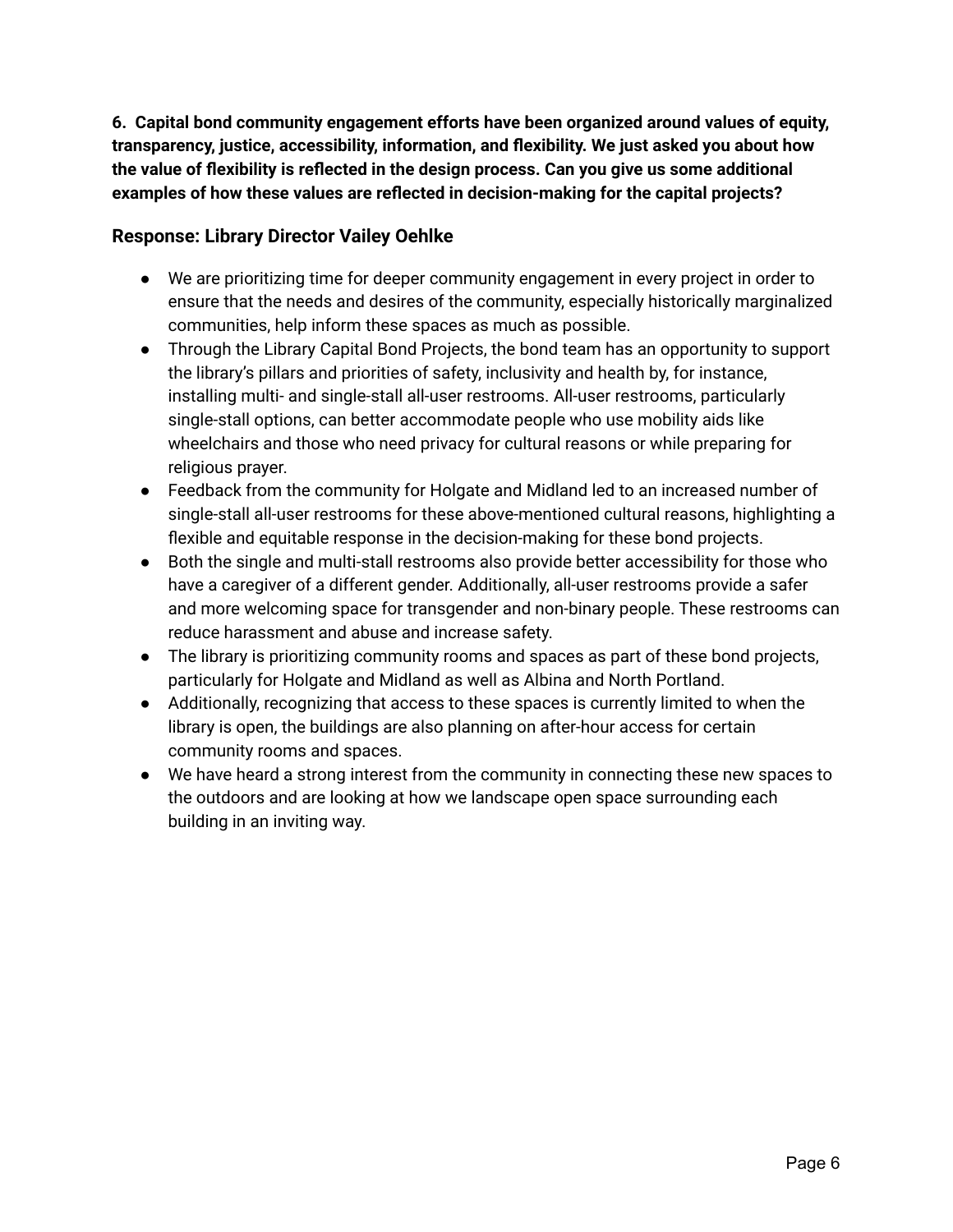**7. We are delighted to see progress on what is now called the Preface project, the Operations Center, ready for construction this summer. And planning and designs on the four Chapter 1 projects are well underway. At the TSCC bond hearing prior to the November 2020 election, future costs were a lively topic: how would the library react to a changing cost environment. What have you experienced in this first project? What is your cost update for the full slate of projects, and how are you mitigating any cost changes?**

#### **Response: Library Director Vailey Oehlke**

- The Operations Center remains on budget and on schedule, as are most of the bond projects.
- The overall budget for all projects has increased by \$5.65 million to \$393 million as bond reserve dollars were committed to Albina and North Portland's projects to address seismic concerns and program alignment.
- Funds in the Bond Premium Reserve are set aside for unexpected and unforeseen conditions, unusually high inflation rates, project budget gaps, unanticipated market conditions and more. In order to use these Reserve funds, the project leaders must work with executives, the Chief Financial Officer, Chair of the Board of County Commissioners and provide notice to the Board of County Commissioners at a board briefing.
- Although there may be possible risks including supply chain and inflation issues which could impact the projects, the bond project team continues to evaluate and monitor these concerns while staying on schedule and on budget.

*Follow up question:* If escalating prices require changes to initial design, how will you communicate this to a community that has high expectations developed through the outreach process that kicked off the projects?

- With the bond projects' robust community engagement efforts occurring throughout the life of each project, the bond team is committed to centering the community's voice and needs for this work in addition to ensuring transparency at every step.
- If escalating prices require changes to initial design, the bond team will include this information (and reason behind the changes) in the continuous planned engagement efforts so that we can provide updates to community members we are speaking to for each project. This includes emails to community organizations and members we have met with, website updates for a broader public audience and report outs and updates in public meetings.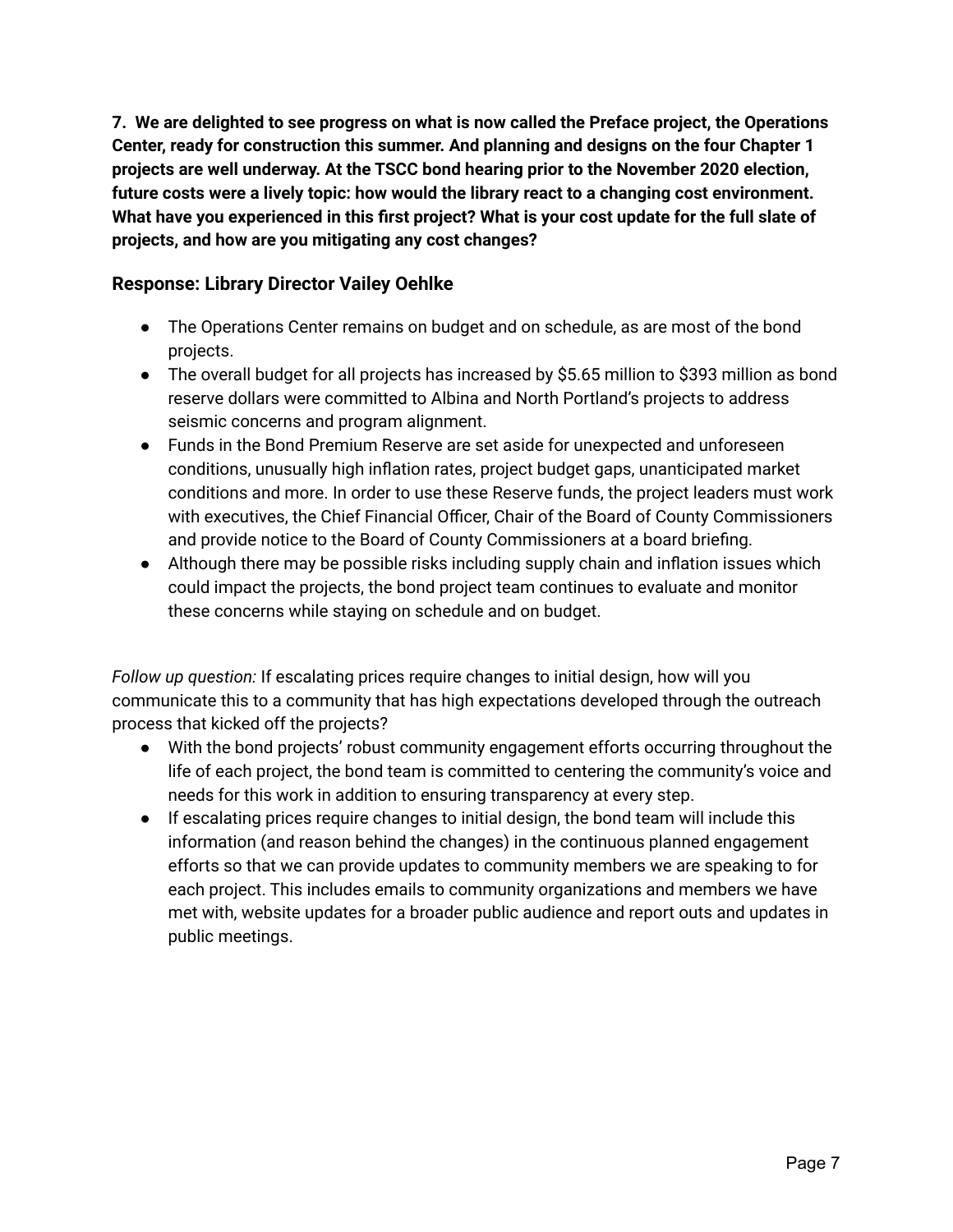#### **8. We see that the capital reserve fund has a substantial balance - we're curious what plans are for these dollars in the long-term? What projects are you planning?**

## **Response: Library Director Vailey Oehlke**

- The library district capital fund has accrued additional resources recently due to pandemic underspending. That, coupled with expected changes to urban renewal areas over the next several years, has led to a large forecasted growth in the capital fund.
- The primary role of the money in this fund is to support the long term health of the library district when the structural deficit eventually creates a negative operating balance.
- The district is planning to use some funds for public benefit by spending on support for a limited number of capital project efforts to enhance the bond-funded projects that are underway or starting in the not too distant future. This will allow the district to maximize those investments and continue to evolve library services to meet the needs of the community.
- Projects in FY 2023 will include: renovations to the front of Central to create a public terrace space, support for library spaces during bond transitions including temporary services to the community during building closures, and a project to support offsite storage of infrequently used collections.

# **9. We are hearing about staffing issues across many industries. Is your organization being impacted? Are you having any challenges with recruitment and retention? If so, how are you addressing these challenges? What's working well?**

# **Response: Commissioner Vega Pederson (District 3)**

● The library hasn't experienced significant retention issues, but MCL has experienced difficulties filling bilingual and cultural competency positions, particularly librarian positions. Past recruitments saw higher numbers of more qualified applicants for these positions prior to the pandemic. For example, in the past few months, the library has had to open a bilingual Spanish librarian recruitment multiple times due to the small number of qualified applicants received for the position.

They are addressing these recruitment challenges by conducting national recruitments; posting the job announcements on various national library job specific websites; posting job opportunities on MCL's social media pages; and having recruiters attend library-specific conferences to promote job opportunities.

The library has also created librarian trainee opportunities, which allows current employees and candidates who are attending library school the opportunity to be hired into a librarian trainee position, while they are working on receiving their master's degree in library information science. Once they receive their degree and complete our training